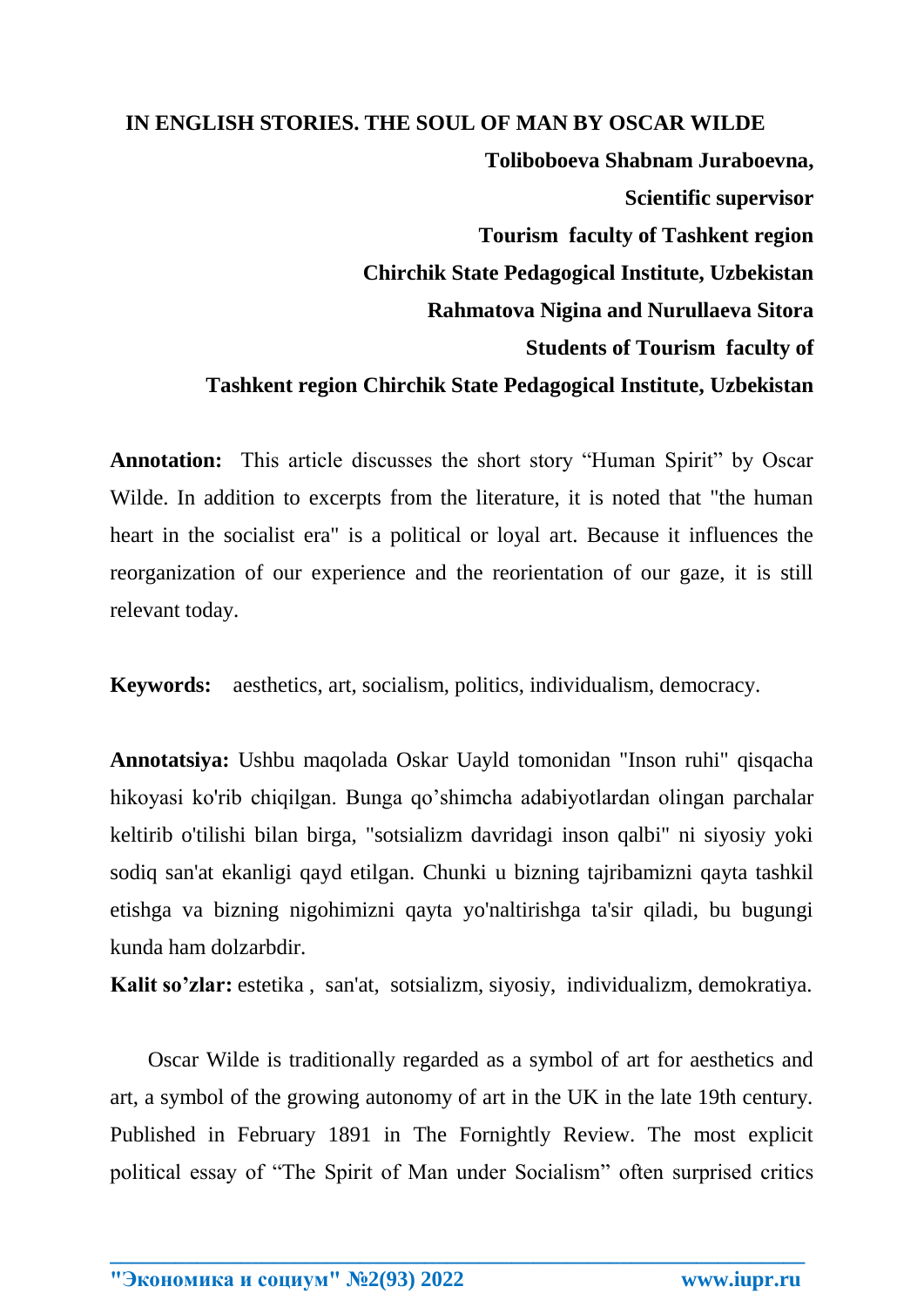and led to contradictory and sometimes hateful responses. The spirit of man in the socialist era is truly an amazing and smooth text, and its nature and value are difficult to define. As Josephine M. Gay points out, "The Human Spirit in the Socialist Era" can in no way be called a political essay: "<sup>1</sup> far from being a political essay, this is its antithesis, as it destroys the foundations of both political debates and tends to political action. According to Jonathan Dollimor, on the other hand, Wilde's essay presents the reader with a "radical socialist program".

 One possible way to solve the problem and to read The Human Heart in the Socialist Age is to reject it as a mere playful change in concepts such as socialism, individualism, or democracy, and to view it as a casual response to recent Victorian British debates. Another way to look at this essay is to take it seriously and see it as an attempt to maintain the sharpness of aesthetics and politics through paradoxical logic. I would point out that Wilde's essay reflects and is problematic in the late nineteenth century and beyond, reflecting the awkward negotiations between word and action, aesthetics and politics, art and devotion.

 The importance of the human heart in the socialist era, its outlook on the afterlife is significant. In France, at least three one-volume editions of Wilde's essay have been published in the last few years, suggesting that the publication of a short book by a well-known, somewhat risky author may include this text in addition to its commercial benefits. It has not lost its relevance today.

 First of all, I want to emphasize that I will go back to the essay itself and show how it expresses politics and aesthetics. This leads me to examine some features of the history of publishing in Europe and to show how it is reflected in the history of this essay in the twentieth and twenty-first centuries. Finally, in this article, I focus on some of the readings and interpretations that Wilde's essay has brought to the academic field, more specifically, the political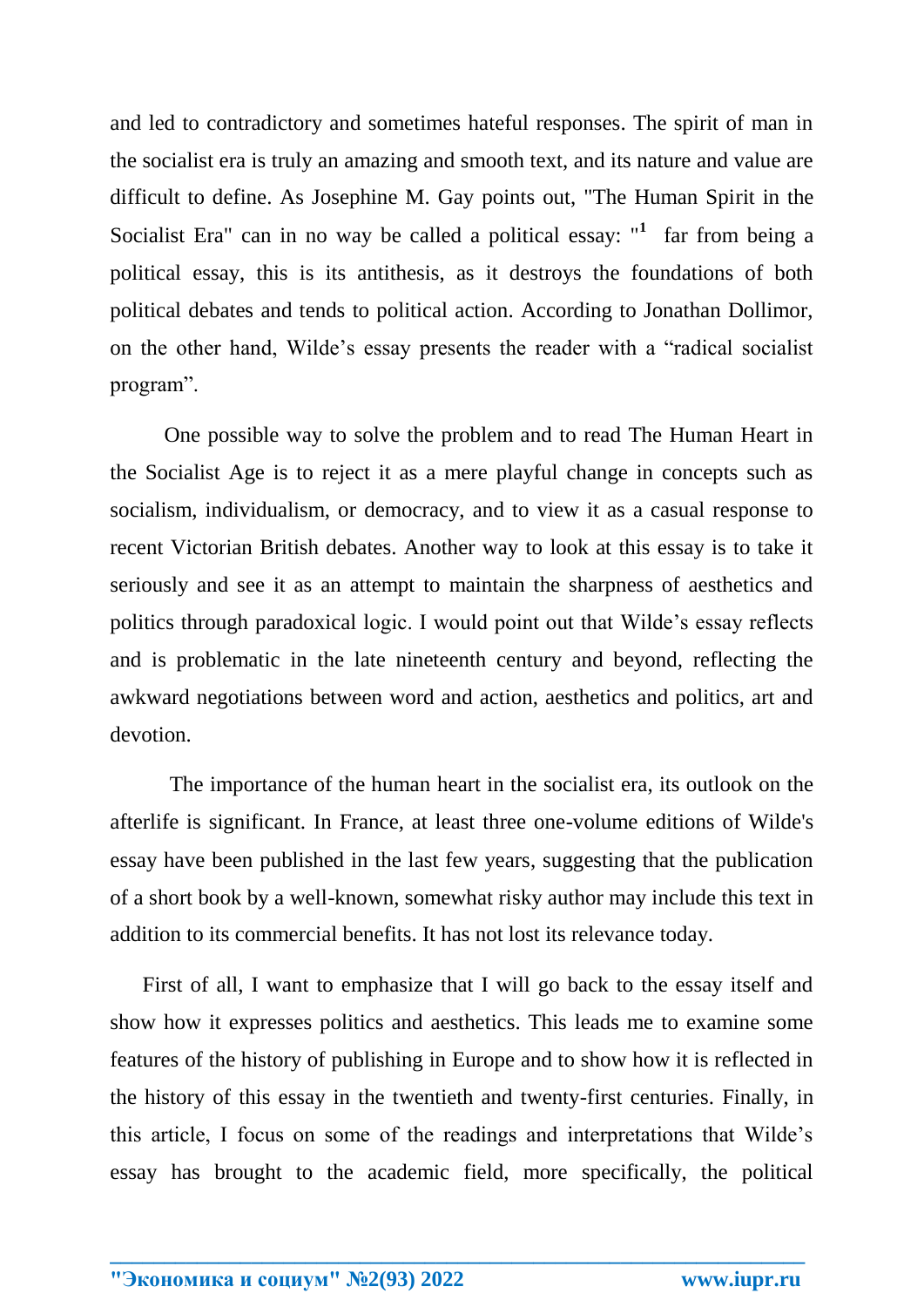application of this essay in the context of British queer theory and especially Jonathan Dollimor's sexual dissent.

 The human spirit in the socialist era is structured around a series of paradoxical statements and re-evaluates the meaning of words. It should be noted that Wilde's change of mind for the first time is that altruism and philanthropy are detrimental to helping to maintain poverty. is to be freed from the terrible necessity of living.

As a result of this first axiom, private property must be abolished because it is a source of social inequality and hinders the development of the individual. Marriage should also be prohibited, as this is another restriction of personal freedom. While disobedience and rebellion are glorified and manifested as the opposite reading of the book of Genesis, the word "original virtue" in Wilde's text corresponds to the concept of "original sin": "Disobedience, anyone who reads history, in the eyes of any man, that is the true virtue of man. It has been achieved through disobedience, disobedience, and rebellion.

According to Wilde, Jesus supports personal development, individuality in the Wildean sense, and is a socialist in that sense. Perhaps taking its cue from Renan's 1863 work Vie de Jesus, Wilde rewrites the Gospels and repeatedly uses direct speech to suggest a personal reading of the message of Jesus Christ: Jesus what he meant. He told the man, "You have a great character. Develop it. Don't lose yourself. Do not think that your perfection is in collecting or possessing external things. " Thus, in his view, democracy is the worst form of oppression:

There are three types of despots. There is a tyrant who oppresses the skin. There is a tyrant who oppresses the soul. There is a tyrant who oppresses both the soul and the body. The first is called Prince. The second is called the Pope. The third is called the people " **.** It follows that in life and in the people of that time we are witnessing a decrease in the feelings of compassion.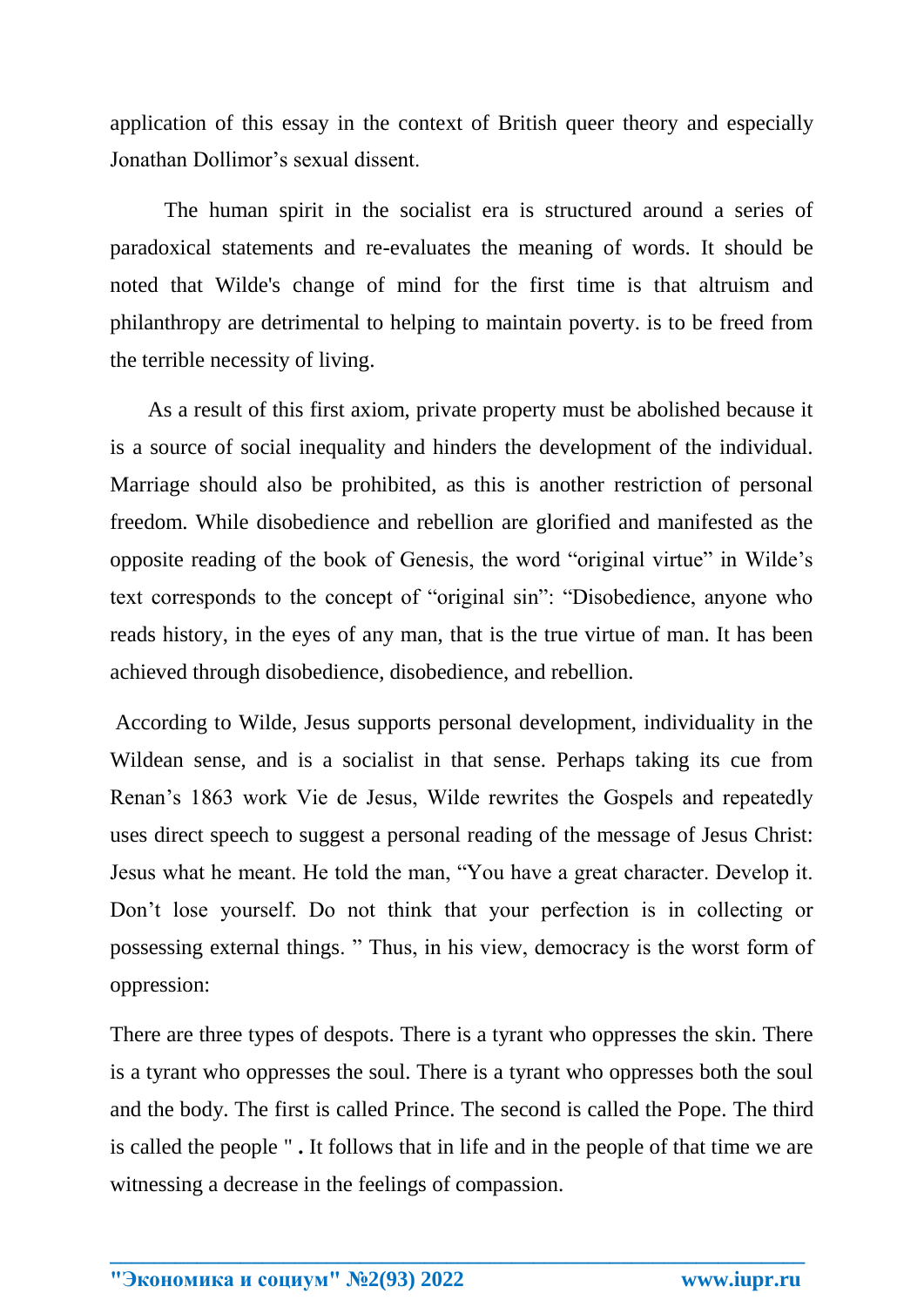In conclusion, I suggest that reading Wilde with Ransier, while a little unexpected and paradoxical, can be a way out of the conflict between word and action, aesthetics and politics, art and devotion. In Le Partage du sensible, Jacques Ransier discusses the late nineteenth and early twentieth centuries as a key moment in the redefinition of the new policy of aesthetics and political aesthetics. Ransier's main article is that art and politics each have their own influence on the "redistribution of the mind," which manifests itself clearly at the turn of the century, e.g. With the movement of horses and crafts, the boundary between life and "high art" and craftsmanship can be blurred.

For Ranciere, real political or artistic activity involves forms of innovation that tear the body out of its place and disrupt forms of domination. Both activities involve the reorientation of the field of perception, so the distinction between aesthetics and politics may not be appropriate. At the end of the nineteenth century, the "human heart in the socialist era" can be called a political or faithful art because it influences the reorganization of our experience and the reorientation of our gaze, which is still relevant today.

## **References:**

1. Wilde, Oscar. *The Soul of Man*. London: Arthur L. Humphreys, 1895. Print.

2. *Der Sozialismus und die Seele des Menschen. Aus dem Zuchthaus von Reading. Aesthetisches Manifest*. Trans. into German by Gustav Landauer & Hedwig Lachmann. Berlin: Schnabel/Juncker, 1904. Print.

3. *The Soul of Man*. Portland, Oregon: Thomas B. Mosher, 1905. Print.

4. *L'Âme de l'homme*. Trans. into French by Paul Grosfils. Bruges: Arthur Herbert, 1906. [reprinted in 1908 by J. B. Charles Lembecq-Lez-Hal, Brussels]. Print.